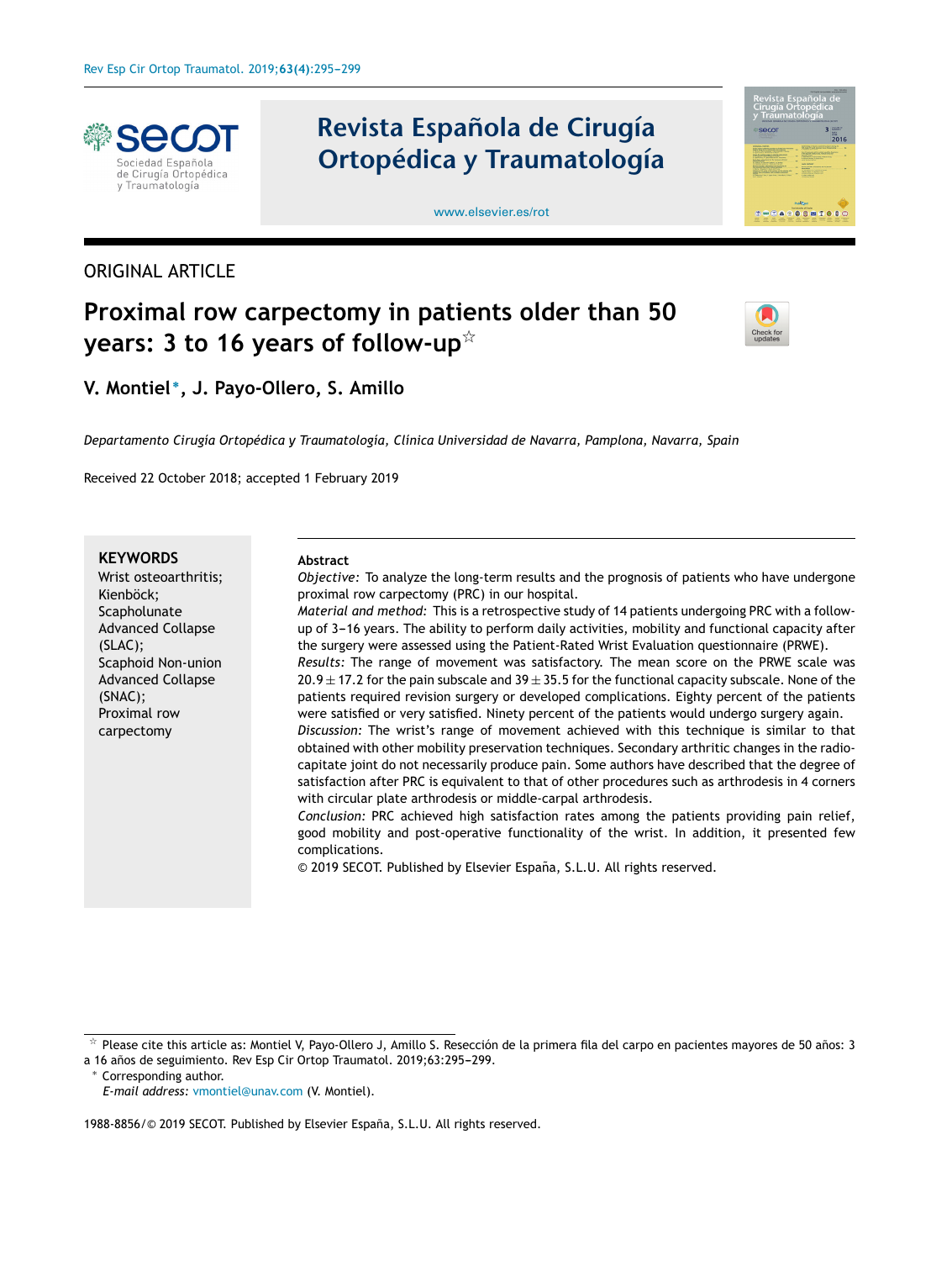#### **PALABRAS CLAVE**

Muñeca degenerativa; Kienböck; *Scapholunate Advanced Collapse* (SLAC); *Scaphoid Non-union Advanced Collapse* (SNAC); Carpectomía de la fila proximal

#### **Resección de la primera fila del carpo en pacientes mayores de 50 anos: ˜ 3 a 16 anos ˜ de seguimiento**

#### **Resumen**

*Objetivo:* Conocer los resultados a largo plazo y el pronóstico de los pacientes que han sido intervenidos de resección de la primera fila del carpo (RPFC) en nuestro centro.

*Material y método:* Realizamos un estudio retrospectivo de 14 pacientes intervenidos de RPFC con un seguimiento de 3 a 16 años. Se evaluaron la movilidad, la capacidad funcional mediante el cuestionario Patient-Rated Wrist Evaluation (PRWE) y la capacidad para realizar las actividades de la vida diaria tras la intervención.

*Resultados:* El balance articular fue satisfactorio. La puntuación media en la escala PRWE fue de 20,9  $\pm$  17,2 para la subescala de dolor y de 39 $\pm$ 35,5 para la subescala de funcionalidad. Ningún paciente había precisado reintervención ni han desarrollado complicaciones. El 80% de los pacientes estuvieron satisfechos o muy satisfechos. El 90% de los pacientes volvería a operarse.

Discusión: El rango de movimiento de la muñeca es similar con las diferentes técnicas de preservación de la movilidad. Los cambios artrósicos en la articulación radio-hueso grande secundarios a esta intervención no producen necesariamente dolor. Algunos autores han descrito que el grado de satisfacción de la RPFC es comparable con el de otros procedimientos, como la artrodesis en 4 esquinas con placa circular o artrodesis mediocarpiana con agujas.

*Conclusión:* La RPFC tiene alta tasa de satisfacción entre los pacientes con alivio del dolor, buena movilidad y funcionalidad postoperatoria de la muñeca. Además, presenta escasas complicaciones.

© 2019 SECOT. Publicado por Elsevier España, S.L.U. Todos los derechos reservados.

# **Introduction**

Proximal row carpectomy (PRC) is a surgical treatment used in advanced osteoarthritis of the wrist that fails to respond to conservative treatment. It seeks to relieve symptoms without limiting mobility.<sup>1-3</sup> Advanced osteoarthritis of the wrist is often due to nonunion of the scaphoid, $4-6$ advanced Kienböck's disease, $4,7$  dislocation of the perilunate or calcium pyrophosphate deposits. $4$  PRC is proposed as an alternative to four corner fusion, fusion of the cap-itate and perilunate, or to total arthrodesis of the wrist.<sup>[8](#page-4-0)</sup> It is indicated if the aspect of the radius facing the perilunate and the cartilage of the proximal surface of the capitate bone are in good condition,  $9-14$  although there are no studies that specify the degree of joint wear that is acceptable to use this technique. $5$  Furthermore, there are reports in the literature that radius-capitate osteoarthritis that occurs secondary to surgery does not necessarily cause pain.[1,3,5,13,15,16](#page-3-0)

The mid- and long-term results reported in the literature confirm that it is a procedure by means of which adequate mobility of the radio-carpal joint is maintained, with good functional outcomes, and a high degree of patient satisfaction.<sup>1,3,7,10,11,13-15,17-21</sup> In spite of the good results, a reconversion to radio-carpal arthrodesis rate of between 4.9 and 15% of the cases has been reported.<sup>[11,12,14](#page-4-0)</sup>

The objective of this work is to review the cases of PRC at our centre to ascertain prognosis and long-term outcomes.

# **Material and method**

We conducted a retrospective study of 14 patients who underwent PRC between the years 2002 and 2015. The mean of age of our series was  $60.9 \pm 11.2$  years. Ten subjects were male and 4, female. All cases were right-handed. Twenty-nine percent (29%) of the patients had surgery on the left (non-dominant) wrist; 57% on the right (dominant side) wrist, and 14% were underwent surgery on both wrists at 2 different times.

The PRC was performed to treat advanced osteoarthritis of the wrist due to scaphoid necrosis, Kienböck's disease, scaphoperilunate dissociation, or idiopathic radio-carpal osteoarthritis in 4, 3, 6, and 3 cases, respectively. Denervation of the posterior interosseous nerve (PIN) was associated in all cases as coadjuvant treatment for postoperative pain, given that it is a straightforward procedure with no additional morbidity for the patient. All the surgeries were performed by the same surgeon, using a posterior approach and the same surgical and postoperative technique reported by Escribano et al.<sup>[18](#page-4-0)</sup>

The patients were seen at check up to evaluate mobility, symptomatology, radiological status of the joint, and to fill in the Patient-Rated Wrist Evaluation (PRWE) questionnaire.<sup>[22](#page-4-0)</sup> In addition, an evaluation questionnaire was conducted to assess their capacity to perform the activities of daily living following the operation. The minimum follow up was 3 years and the maximum was 16 years.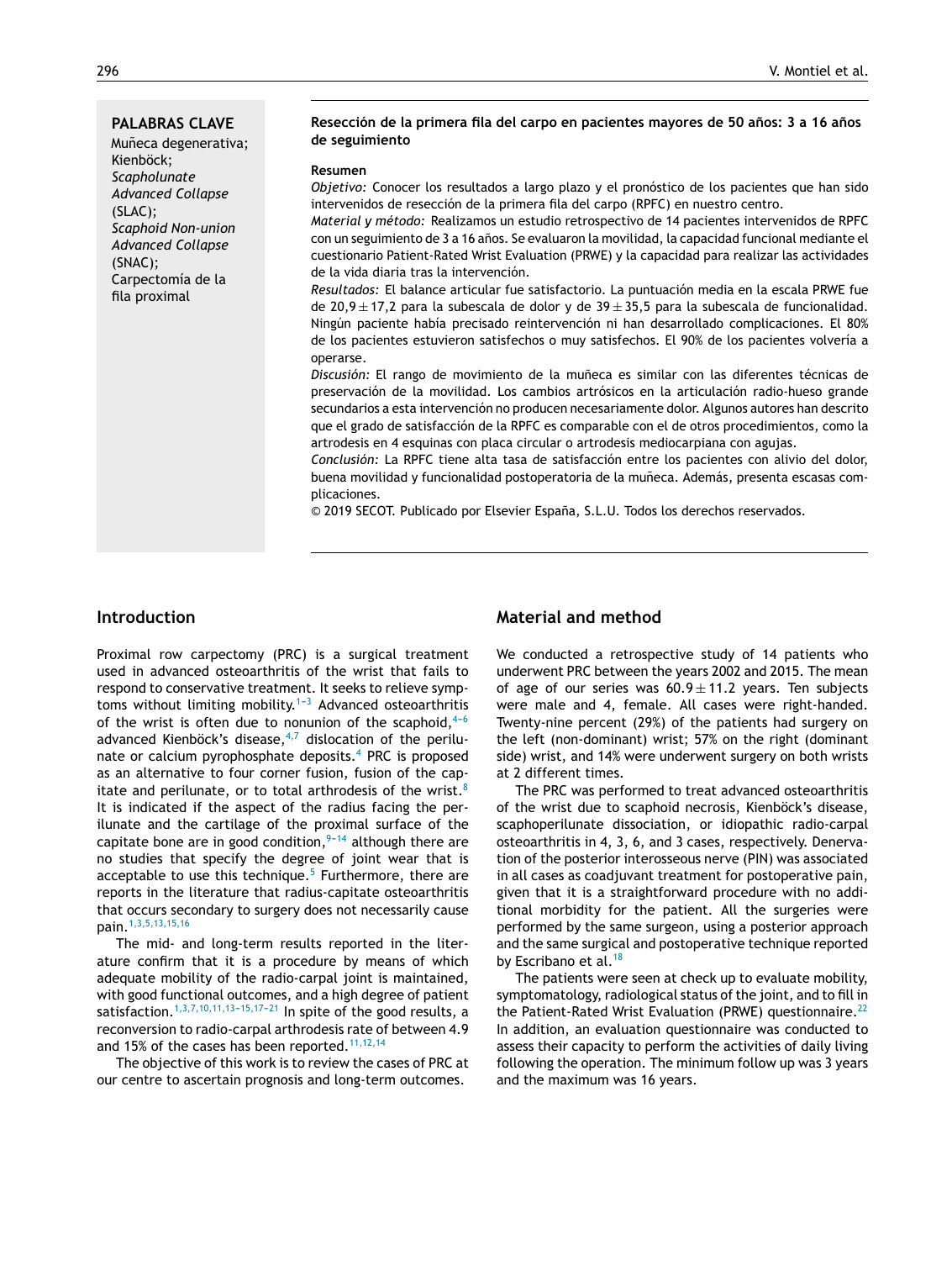|                            | Side that underwent surgery (SD) | Healthy side (SD) |
|----------------------------|----------------------------------|-------------------|
| Activities of daily living | 24.2(10.1)                       | 18.71 (10.72)     |
| PRWE: pain sub-scale       | 20.9 (17.24)                     | 10.57 (10.54)     |
| PRWE: function sub-scale   | 39(36.5)                         | 25.5(26.15)       |

SD: standard deviation; PRWE: Patient-Rated Wrist Evaluation.

**Table 2** Mean in degrees of mobility of the side that underwent surgery following the intervention and the contralateral side.

|                         | Side that underwent surgery (SD) | Healthy side (SD) |
|-------------------------|----------------------------------|-------------------|
| <b>Flexion</b>          | 37.5 (16.05)                     | 52.5 (28.72)      |
| Extension               | 53.3(10.8)                       | 65 (15.81)        |
| Radial slope            | 22.5 (16.04)                     | 37.5(11.9)        |
| Ulnar slope             | 12.5(6.9)                        | 21.2 (14.36)      |
| Pronation               | 74.1 (10.2)                      | 82.5(5)           |
| Supination              | 75 (23.23)                       | 65(26.45)         |
| SD: standard deviation. |                                  |                   |

# **Results**

Follow-up was completed in 9 of the 14 patients who underwent PRC. Of them, none had required reintervention. The mean score on the PRWE scale was  $20.9 \pm 17.2$  for the pain sub-scale and  $39 \pm 35.5$  for the functionality subscale (Table 1). Moreover, the evaluation of the ability to carry out their activities of daily living yielded a score of  $24.2 \pm 10$  (Table 1). Joint balance resulted in mean flexion of  $37.5 \pm 16^{\circ}$ , mean extension of  $53 \pm 10.2^{\circ}$ , mean ulnar deviation of 12.5 $\pm$ 6.9 $^{\circ}$ , mean radial deviation of 22.5 $\pm$ 16 $^{\circ}$ , mean pronation of  $74.2 \pm 10.2^\circ$ , and mean supination of  $75 \pm 23.2^{\circ}$  (Table 2).

Eighty percent (80%) of the subjects were satisfied or very satisfied with both the functional and aesthetic result, scoring it as very good or excellent, and only 20% of the individuals were unhappy because it did not meet their expectations and they expected more from the intervention. Ninety percent (90%) of the patients would undergo surgery again. None of the patients who underwent PRC developed complications.

### **Discussion**

Rahgozar et al. reported that PRC is a procedure that is largely indicated for older patients, reserving arthrodesis for younger individuals<sup>[12](#page-4-0)</sup>; although there are studies that report cases in younger patients with a mean age of 43 years and some of even 24 years.<sup>[1,16](#page-3-0)</sup> In our series, the mean age was 60.9  $\pm$  11.2 years.

Many authors have published good functional results with arcs-of-mobility in flexion-extension in excess of 70° and radial-cubital deviation of more than  $40^{\circ}.^{1,3,4,16,16-20}$  $40^{\circ}.^{1,3,4,16,16-20}$  $40^{\circ}.^{1,3,4,16,16-20}$ Although wrist mobility is less than the anatomical norm, it is better in comparison with preoperative mobility.<sup>[21](#page-4-0)</sup> There appear to be no major differences as regards range of movement with other mobility-preserving techniques and mobility is better in than in those techniques that entail some form of arthrodesis. $23,24$  Jebson et al. and Liu et al. achieved a range of mobility of 63% and greater than 75%, respectively, with respect to the contralateral wrist.<sup>[1,20](#page-3-0)</sup> Wall et al. reported 66% more flexion and 50% more extension versus the contralateral wrist.<sup>[15](#page-4-0)</sup> Prousa et al. studied 12 patients and attained 92% good results and a 56.7° range of movement in flexo-extension (range, 90° – 35°) and  $32.9°$  (range,  $36° - 23°$ ) cubital-radial deviation.<sup>[17](#page-4-0)</sup> In our study, postoperative mobility is similar to the mobility reported in the literature, 75% in flexo-extension, 100% in prono-suppination, and 59% in cubital-radial deviation in comparison with the contralateral wrist. Our older patients also display involvement of mobility in the contralateral wrist.

Despite the fact that we did not patients' measure grip strength in this study, the literature reports grip strength in excess of 70% of the healthy limb. $4,20,21$  Furthermore, no differences have been reported in the literature insofar as grip strength is concerned when comparing PRC and 4-corner arthrodesis.[15,23,25](#page-4-0)

A cadaver study revealed an 86% decrease in the surface contact area of the radio-carpal joint following PRC. $^{26}$  $^{26}$  $^{26}$  This accounts for the increase in pressure on the lunate fossa by 37% after PRC. $^{27}$  $^{27}$  $^{27}$  The degree of congruency of the new joint between the lunate fossa and the capitate bone appears to correlate with mobility, and a higher degree of congruency appears to correlate with better postoperative ranges of movement.[10](#page-4-0) The radius-capitate arthritic changes reported in the literature as being secondary to this surgery do not necessary provoke pain.[1,3,5,13,15,16,28](#page-3-0) Over the long-term, patients who underwent PRC presented more arthritic changes than those who underwent a four corner fusion and the latter group have 10% more complications due to non-union of the arthrodesis, dorsal compression, and complications related to the material of osteosynthesis.  $23,29$ The PRC is described as a procedure that yields good outcomes<sup>1,3,7,13,14,16,18-21</sup> with a rate of reconversion to radio-carpal arthrodesis ranging from 4.9 to  $15\%, 11,12,14$  $15\%, 11,12,14$ and a lower risk of reconversion to arthrodesis than when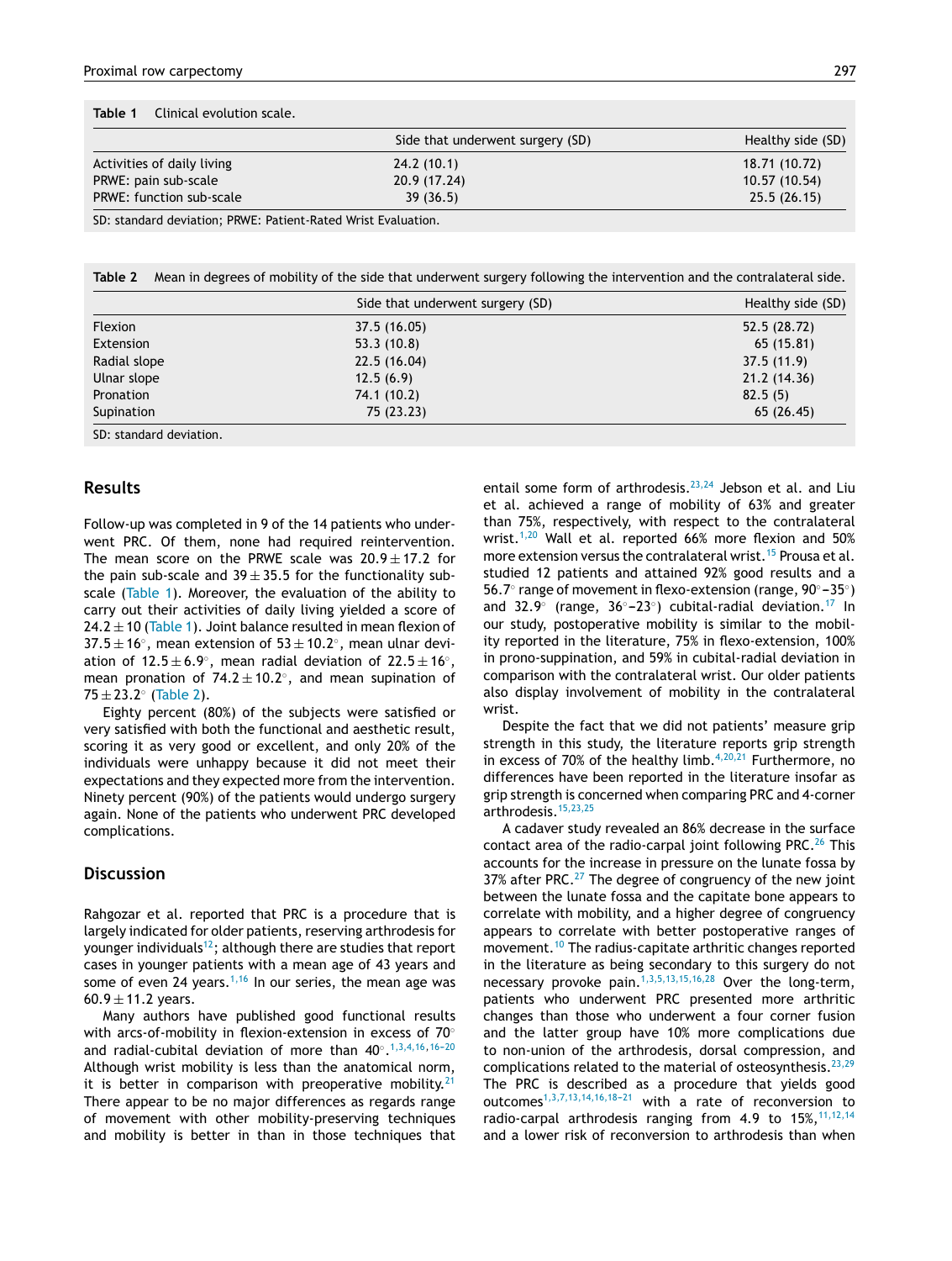<span id="page-3-0"></span>

**Figure 1** Forty-seven year old male diagnosed with necrosis of the scaphoid bone in the left wrist that underwent resection of the first carpal row. (A) Pre-operative AP-L X-ray of the wrist. (B) Control at 6 weeks following surgery. (C) Control after 16 years of follow up that displays degenerative changes in the radio-capitate joint that cause no clinical symptoms or loss of strength.

a partial arthrodesis of the wrist is performed.<sup>[12](#page-4-0)</sup> Other authors state that there are no differences in the reconversion rate compared to other techniques, reporting rates of reconversion to radio-carpal arthrodesis of 2.9% after a four corner fusion and 3.9% following PRC. $12,23$  None of the cases in our series required reconversion to arthrodesis, despite developing degenerative changes over time (Fig. 1).

The degree of patient satisfaction with PRC in the literature is good. $3,17$  The degree of subjective satisfaction obtained was very good or excellent in 80% of our cases. Only 2 patients reported that they were unsatisfied with the result of the operation. The satisfaction rates with PRC reported in the literature are comparable to those of other procedures, such as the four corner fusion with a cir-cular plate<sup>[23,25](#page-4-0)</sup> or mid-carpal pin fixation.<sup>[16](#page-4-0)</sup> Our patients presented PRWE scores on a par with those found in the literature.<sup>[15](#page-4-0)</sup>

Denervation of the PIN is used as coadjuvant treatment for postoperative pain and did not alter results, $30$  given that it is a partial denervation after which spontaneous reinnervation can take place. Moreover, the isolated denervation has a 25% failure rate during the first year following surgery. $31,32$  Therefore, although the results during the first 2 years may be due to the effect of both procedures, we believe that the mid- and long-term outcomes are due to the PRC. In 13 patients, Palazzi performed an isolated denervation of the PIN associated with other procedures and concluded that the denervation of the PIN leaves no clinically measurable sequelae and that changes in wrist mobility cannot be attributed to the neurectomy.<sup>[30](#page-4-0)</sup>

We agree in that PRC should be contemplated as another procedure in the treatment arsenal for degenerative, painful osteoarthritis of the wrist and as a good palliative procedure.<sup>[18,19](#page-4-0)</sup> PRC yields predictable results and a high degree of satisfaction with few complications and recurrences when performed with a proper indication and technique.<sup>1</sup>

This study presents certain limitations. The patients in our series are older than those described in other series, with an age of  $60.9 \pm 11.2$  years. This might condition the fact that they had more advanced osteoarthritis with greater preoperative limitation. In addition, the functional demands in these patients are not as high and this conditions postoperative expectations. We do not have data regarding grip strength, given that since it was a retrospective study, it was not possible for patients to come for evaluation of their grip strength. Finally, because of its retrospective nature, there is a certain bias owing to the loss of certain data that could not be recorded. Furthermore, the preoperative questionnaires were filled in after surgery, which could incur a memory bias.

In summary, the PRC has a high rate of satisfaction among patients, displaying good pain relief, and good postoperative mobility and functionality of the wrist. Moreover, it is a technique with few complications when performed with the proper indication.

## **Level of evidence**

Level of evidence  $III$ .

#### **Funding**

None.

# **Conflict of interests**

None.

#### **Acknowledgement**

To Dr. Pons, for his help in drafting the patient questionnaires.

#### **References**

- 1. [Jebson](http://refhub.elsevier.com/S1988-8856(19)30033-1/sbref0165) [PJ,](http://refhub.elsevier.com/S1988-8856(19)30033-1/sbref0165) [Hayes](http://refhub.elsevier.com/S1988-8856(19)30033-1/sbref0165) [EP,](http://refhub.elsevier.com/S1988-8856(19)30033-1/sbref0165) [Engber](http://refhub.elsevier.com/S1988-8856(19)30033-1/sbref0165) [WD.](http://refhub.elsevier.com/S1988-8856(19)30033-1/sbref0165) [Proximal](http://refhub.elsevier.com/S1988-8856(19)30033-1/sbref0165) [row](http://refhub.elsevier.com/S1988-8856(19)30033-1/sbref0165) [carpec](http://refhub.elsevier.com/S1988-8856(19)30033-1/sbref0165)[tomy:](http://refhub.elsevier.com/S1988-8856(19)30033-1/sbref0165) [a](http://refhub.elsevier.com/S1988-8856(19)30033-1/sbref0165) [minimum](http://refhub.elsevier.com/S1988-8856(19)30033-1/sbref0165) [10-year](http://refhub.elsevier.com/S1988-8856(19)30033-1/sbref0165) [follow-up](http://refhub.elsevier.com/S1988-8856(19)30033-1/sbref0165) [study.](http://refhub.elsevier.com/S1988-8856(19)30033-1/sbref0165) [J](http://refhub.elsevier.com/S1988-8856(19)30033-1/sbref0165) [Hand](http://refhub.elsevier.com/S1988-8856(19)30033-1/sbref0165) [Surg](http://refhub.elsevier.com/S1988-8856(19)30033-1/sbref0165) [Am.](http://refhub.elsevier.com/S1988-8856(19)30033-1/sbref0165) 2003;28:561-9.
- 2. [Jebson](http://refhub.elsevier.com/S1988-8856(19)30033-1/sbref0170) [PJ,](http://refhub.elsevier.com/S1988-8856(19)30033-1/sbref0170) [Engber](http://refhub.elsevier.com/S1988-8856(19)30033-1/sbref0170) [WD.](http://refhub.elsevier.com/S1988-8856(19)30033-1/sbref0170) [Proximal](http://refhub.elsevier.com/S1988-8856(19)30033-1/sbref0170) [row](http://refhub.elsevier.com/S1988-8856(19)30033-1/sbref0170) [carpectomy.](http://refhub.elsevier.com/S1988-8856(19)30033-1/sbref0170) [Tech](http://refhub.elsevier.com/S1988-8856(19)30033-1/sbref0170) [Hand](http://refhub.elsevier.com/S1988-8856(19)30033-1/sbref0170) [Up](http://refhub.elsevier.com/S1988-8856(19)30033-1/sbref0170) [Extrem](http://refhub.elsevier.com/S1988-8856(19)30033-1/sbref0170) [Surg.](http://refhub.elsevier.com/S1988-8856(19)30033-1/sbref0170) 1999;3:32-6.
- 3. [DiDonna](http://refhub.elsevier.com/S1988-8856(19)30033-1/sbref0175) [ML,](http://refhub.elsevier.com/S1988-8856(19)30033-1/sbref0175) [Kiefhaber](http://refhub.elsevier.com/S1988-8856(19)30033-1/sbref0175) [TR,](http://refhub.elsevier.com/S1988-8856(19)30033-1/sbref0175) [Stern](http://refhub.elsevier.com/S1988-8856(19)30033-1/sbref0175) [PJ.](http://refhub.elsevier.com/S1988-8856(19)30033-1/sbref0175) [Proximal](http://refhub.elsevier.com/S1988-8856(19)30033-1/sbref0175) [row](http://refhub.elsevier.com/S1988-8856(19)30033-1/sbref0175) [carpectomy:](http://refhub.elsevier.com/S1988-8856(19)30033-1/sbref0175) [study](http://refhub.elsevier.com/S1988-8856(19)30033-1/sbref0175) [with](http://refhub.elsevier.com/S1988-8856(19)30033-1/sbref0175) [a](http://refhub.elsevier.com/S1988-8856(19)30033-1/sbref0175) [minimum](http://refhub.elsevier.com/S1988-8856(19)30033-1/sbref0175) [of](http://refhub.elsevier.com/S1988-8856(19)30033-1/sbref0175) [ten](http://refhub.elsevier.com/S1988-8856(19)30033-1/sbref0175) [years](http://refhub.elsevier.com/S1988-8856(19)30033-1/sbref0175) [of](http://refhub.elsevier.com/S1988-8856(19)30033-1/sbref0175) [follow-up.](http://refhub.elsevier.com/S1988-8856(19)30033-1/sbref0175) [J](http://refhub.elsevier.com/S1988-8856(19)30033-1/sbref0175) [Bone](http://refhub.elsevier.com/S1988-8856(19)30033-1/sbref0175) [Joint](http://refhub.elsevier.com/S1988-8856(19)30033-1/sbref0175) [Surg](http://refhub.elsevier.com/S1988-8856(19)30033-1/sbref0175) [Am.](http://refhub.elsevier.com/S1988-8856(19)30033-1/sbref0175) [2004;86-A:2359](http://refhub.elsevier.com/S1988-8856(19)30033-1/sbref0175)-[65.](http://refhub.elsevier.com/S1988-8856(19)30033-1/sbref0175)
- 4. [Kwon](http://refhub.elsevier.com/S1988-8856(19)30033-1/sbref0180) [BC,](http://refhub.elsevier.com/S1988-8856(19)30033-1/sbref0180) [Choi](http://refhub.elsevier.com/S1988-8856(19)30033-1/sbref0180) [SJ,](http://refhub.elsevier.com/S1988-8856(19)30033-1/sbref0180) [Shind](http://refhub.elsevier.com/S1988-8856(19)30033-1/sbref0180) [J,](http://refhub.elsevier.com/S1988-8856(19)30033-1/sbref0180) [Baek](http://refhub.elsevier.com/S1988-8856(19)30033-1/sbref0180) [GH.](http://refhub.elsevier.com/S1988-8856(19)30033-1/sbref0180) [Proximal](http://refhub.elsevier.com/S1988-8856(19)30033-1/sbref0180) [row](http://refhub.elsevier.com/S1988-8856(19)30033-1/sbref0180) [carpectomy](http://refhub.elsevier.com/S1988-8856(19)30033-1/sbref0180) [with](http://refhub.elsevier.com/S1988-8856(19)30033-1/sbref0180) [capsular](http://refhub.elsevier.com/S1988-8856(19)30033-1/sbref0180) [interposition](http://refhub.elsevier.com/S1988-8856(19)30033-1/sbref0180) [arthroplasty](http://refhub.elsevier.com/S1988-8856(19)30033-1/sbref0180) [for](http://refhub.elsevier.com/S1988-8856(19)30033-1/sbref0180) [advanced](http://refhub.elsevier.com/S1988-8856(19)30033-1/sbref0180) [arthritis](http://refhub.elsevier.com/S1988-8856(19)30033-1/sbref0180) [of](http://refhub.elsevier.com/S1988-8856(19)30033-1/sbref0180) [the](http://refhub.elsevier.com/S1988-8856(19)30033-1/sbref0180) [wrist.](http://refhub.elsevier.com/S1988-8856(19)30033-1/sbref0180) [J](http://refhub.elsevier.com/S1988-8856(19)30033-1/sbref0180) [Bone](http://refhub.elsevier.com/S1988-8856(19)30033-1/sbref0180) [Joint](http://refhub.elsevier.com/S1988-8856(19)30033-1/sbref0180) [Surg](http://refhub.elsevier.com/S1988-8856(19)30033-1/sbref0180) [Br.](http://refhub.elsevier.com/S1988-8856(19)30033-1/sbref0180) [2009;91:1601](http://refhub.elsevier.com/S1988-8856(19)30033-1/sbref0180)-[6.](http://refhub.elsevier.com/S1988-8856(19)30033-1/sbref0180)
- 5. [García-Elías](http://refhub.elsevier.com/S1988-8856(19)30033-1/sbref0185) [M,](http://refhub.elsevier.com/S1988-8856(19)30033-1/sbref0185) [Barcia](http://refhub.elsevier.com/S1988-8856(19)30033-1/sbref0185) [S,](http://refhub.elsevier.com/S1988-8856(19)30033-1/sbref0185) [Ferreres](http://refhub.elsevier.com/S1988-8856(19)30033-1/sbref0185) [A,](http://refhub.elsevier.com/S1988-8856(19)30033-1/sbref0185) [Lluch](http://refhub.elsevier.com/S1988-8856(19)30033-1/sbref0185) [A.](http://refhub.elsevier.com/S1988-8856(19)30033-1/sbref0185) [Artrosis](http://refhub.elsevier.com/S1988-8856(19)30033-1/sbref0185) [radio](http://refhub.elsevier.com/S1988-8856(19)30033-1/sbref0185)[carpiana](http://refhub.elsevier.com/S1988-8856(19)30033-1/sbref0185) [secundaria](http://refhub.elsevier.com/S1988-8856(19)30033-1/sbref0185) [a](http://refhub.elsevier.com/S1988-8856(19)30033-1/sbref0185) [fracturas](http://refhub.elsevier.com/S1988-8856(19)30033-1/sbref0185) [del](http://refhub.elsevier.com/S1988-8856(19)30033-1/sbref0185) [extremo](http://refhub.elsevier.com/S1988-8856(19)30033-1/sbref0185) [distal](http://refhub.elsevier.com/S1988-8856(19)30033-1/sbref0185) [del](http://refhub.elsevier.com/S1988-8856(19)30033-1/sbref0185) [radio.](http://refhub.elsevier.com/S1988-8856(19)30033-1/sbref0185) [Rev](http://refhub.elsevier.com/S1988-8856(19)30033-1/sbref0185) [Ortop](http://refhub.elsevier.com/S1988-8856(19)30033-1/sbref0185) [Traumatol.](http://refhub.elsevier.com/S1988-8856(19)30033-1/sbref0185) [2003;47:70](http://refhub.elsevier.com/S1988-8856(19)30033-1/sbref0185)-[7.](http://refhub.elsevier.com/S1988-8856(19)30033-1/sbref0185)